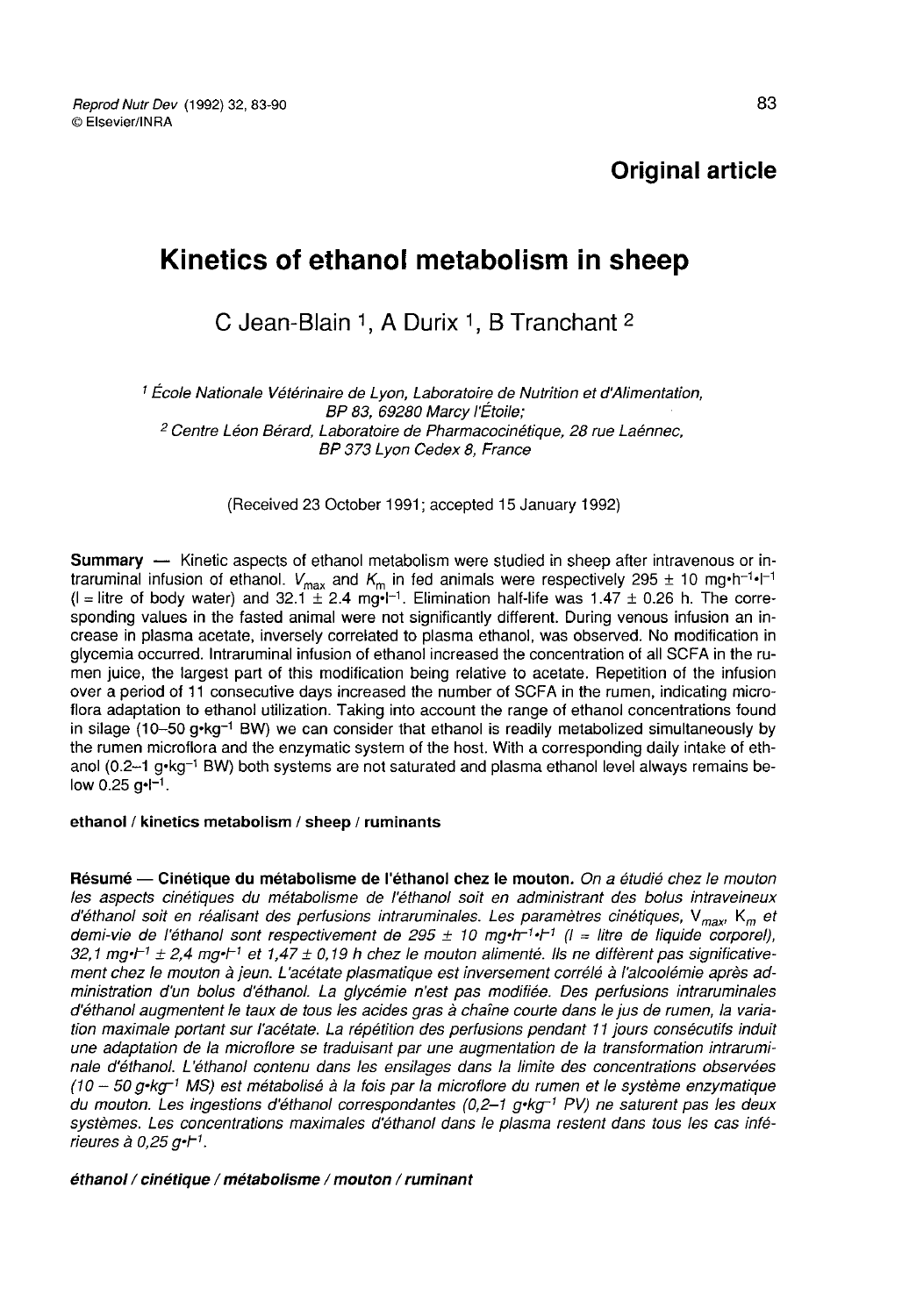# INTRODUCTION

Ethanol is often produced in significant amounts during conservation by fermentation of forages or by-products. A wide amounts during conservation by fermentation of forages or by-products. A wide<br>range of concentrations from 0 to 50 g-kg<sup>-1</sup><br>DM can be found in grass and maize silag-DM can be found in grass and maize silag es. Therefore a lactating ewe ingesting daily 1.5 kg DM of silage could ingest up<br>to 75 g of ethanol•d<sup>-1</sup>. A similar estimate tion of forages or by-products. A wide<br>range of concentrations from 0 to 50 g•kg<sup>-1</sup><br>DM can be found in grass and maize silag-<br>es. Therefore a lactating ewe ingesting<br>daily 1.5 kg DM of silage could ingest up<br>to 75 g of e for a 600 kg lactating cow would result in daily ethanol ingestion of up to 600 g.

In ruminants, contrary to man and monogastric animals, a significant proportion of any ingested ethanol can be transformed into short chain fatty acids (SCFA) by rumen bacteria (Pradhan and Hemken,<br>1970: Czerkawski and Breckenridge. Breckenridge, 1972; Durix  $et$  al, 1991), but this transformation is limited, and as the amount of ethanol in the diet increases, the proportion of ethanol metabolized by the tissues of the ruminant becomes dominant.

Ethanol can contribute up to 10% of the energy requirements, but may be a detrimental factor for the liver, especially in high-yield dairy cows during the peripartum period.

To estimate the above possibility, it is important to have sufficient knowledge of the kinetics of alcohol metabolism in ruminants. With the exception of the data of Ørskov et al (1967) who reported blood concentrations of ethanol in the range of 0.13-0.27 g. $l^{-1}$  after a continuous rumen infusion of a daily quantity of 875 g of ethanol in lactating cows, no other data are available on the subject.

In the present study, the kinetics of ethanol metabolism was first studied by using an intravenous administration of an aliquot of ethanol to circumvent the microbial metabolism in the rumen, then by continuous infusions of ethanol into the rumen to determine the total transformation of ethanol by the digestive tract and by the tissue of sheep.

# MATERIALS AND METHODS

#### Animal and experimental design

#### Intravenous ethanol injection

Three sheep weighing respectively 40, 50 and 55 kg were used. They were fitted with a permanent intravascular catheter. An aliquot of ethanol<br>(0.4 g-k<sup>-1</sup> BW) diluted in a 0.9% sodium chloride<br>was socially injocted (1 min) into a jugular vojn was rapidly injected (1 min) into a jugular vein. Blood samples were collected over a 6-h period after ethanol administration, every 5 min during the first hour then every 15 min during the 90 following min, and finally every 30 min, for determination of ethanol, acetate, lactate and glucose. For each animal, intravenous infusion of ethanol was repeated 4 times, twice with sheep fasted for 24 h and twice with sheep fed good hay (31.87% crude fiber, 12.87% crude protein, 11.60% ash, 0.55 kg digestible organic matter per kg), 150 g per h for 8 consecutive hours. Intravenous infusions were repeated every 7 days; in fed animals, they were performed between the 2 first meals. Blood samples were collected on heparin, kept in ice, centrifuged at 1 500 g and plasma was stored at  $-30$  °C until assayed.

# Continuous ruminal infusions

Two other sheep weighing 50 and 37 kg were equipped with permanent rumen cannula. In the first experiment 1 sheep (50 kg BW) received a 4-h intraruminal infusion of 20 g of ethanol first experiment 1 sheep (50 kg BW) received a<br>4-h intraruminal infusion of 20 g of ethanol<br>(0.4 g•kg<sup>-1</sup> BW). The amount of ethanol and the<br>duration of infusion were chosen to correspond duration of infusion were chosen to correspond respectively to the average quantity of ethanol ingested with ethanol containing silages and the average time of ingestion of this silage (4 h). Rumen samples were collected every hour from the beginning of the infusion, over an 8-h period and stored at -30 °C for ethanol and SCFA determination. This protocol was repeated on 11 consecutive days to test a possible adaptation of rumen microflora. A control period without ethanol was performed using the same animal under the same experimental conditions.

In the second experiment, the other sheep (37 kg) received various intraruminal ethanol in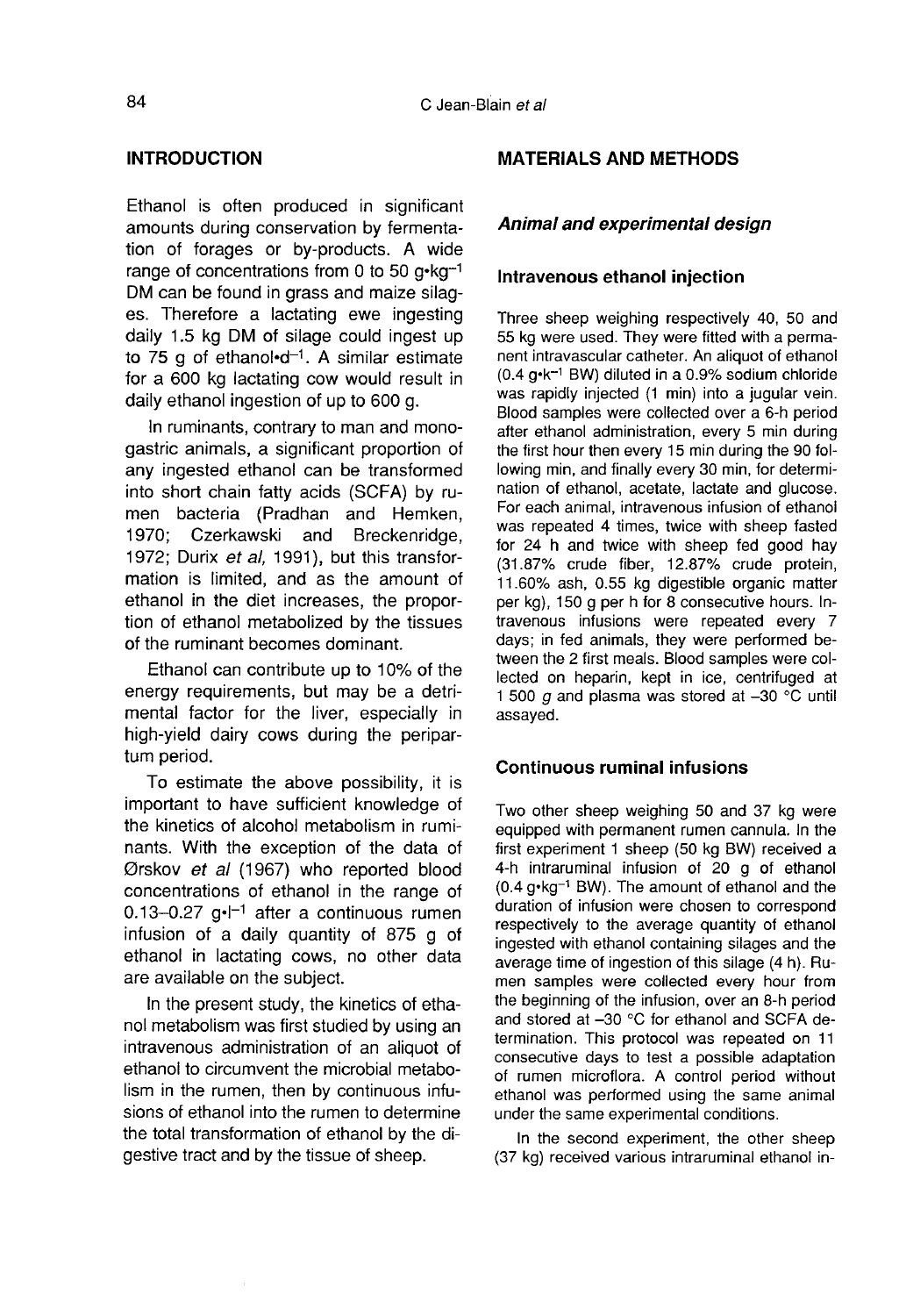fusions (total doses administered 0.4 g, 0.9 g,  $1.8$  g $\cdot$ kg $^{-1}$  BW in order to test the doseresponse effect on rumen and plasma ethanol; the first 2 doses corresponded respectively to the average and the upper value of ethanol ingestion with a silage diet, the third dose to twice this last value.

#### Analytical procedures

Plasma and rumen juice were analyzed for acetate and other SCFA by gas chromatography (Jouany, 1982), and for ethanol, lactic acid and glucose by enzymatic procedures (Trinder, 1969; Bernt and Gutmann, 1974; Gutmann and Wahlefeld, 1974) respectively.

#### Modeling of kinetic curves and statistical analysis

Individual time curves of plasma ethanol after an ethanol injection were analyzed with the SIPHAR computer programme (Gomeni and Gomeni, 1987). Double modelling of the non-linear parts of the curves was used, first according to Michaelis-Menten kinetics to determine  $V_{\text{max}}$ and  $K<sub>m</sub>$  and then according to classical exponential kinetics to determine the half-life.

For ethanol and acetate, areas under the curves (AUC) were determined and a linear regression between both groups of AUC was established with the SIPHAR programme. Data concerning SCFAs in the rumen during the control and experimental periods were submitted to a 2-factor variance analysis (time of sampling after the beginning of the perfusion and days of perfusion).

## RESULTS

### Kinetics of intravenous administration of ethanol

Experimental results are shown in figure 1. There was no significant difference be-



Fig 1. Plasma ethanol concentration time curves after an intravenous injection of ethanol (0.40 g•kg<sup>-1</sup> BW) in fed ( $\Delta$ ) or fasted ( $\blacklozenge$ ) sheep (mean  $\pm$  SEM,  $n = 6$ ).

tween concentration time curves of fed and fasted animals. The non-linear portions of the curves could be related to Michaelis-Menten kinetics with a correlation coefficient of 0.99. Table I indicates the  $V_{\text{max}}$  and  $K_{\text{m}}$ values for fasted and fed animals. No significant differences could be seen between fed and fasted animals. From the experimental  $V_{\text{max}}$  values, an upper and lower estimation of  $V_{\text{max}}$  in relation to the body weight was calculated on the basis that the empty body of sheep contains 65-70% water, and the volume of the digestive tract constitutes 10-20% of the body weight. This estimation was in agreement with the volume of distribution calculated by the computer programme. No difference between half life of ethanol in fed or fasted sheep was shown.

# Evolution of plasma parameters after an ethanol injection

Plasma acetate increased in both fasted and fed sheep after the intravenous infusion of ethanol (fig 2a) and its level was inversely correlated to ethanol plasma concentration (fig 2b)  $(r = -0.69)$ . Plasma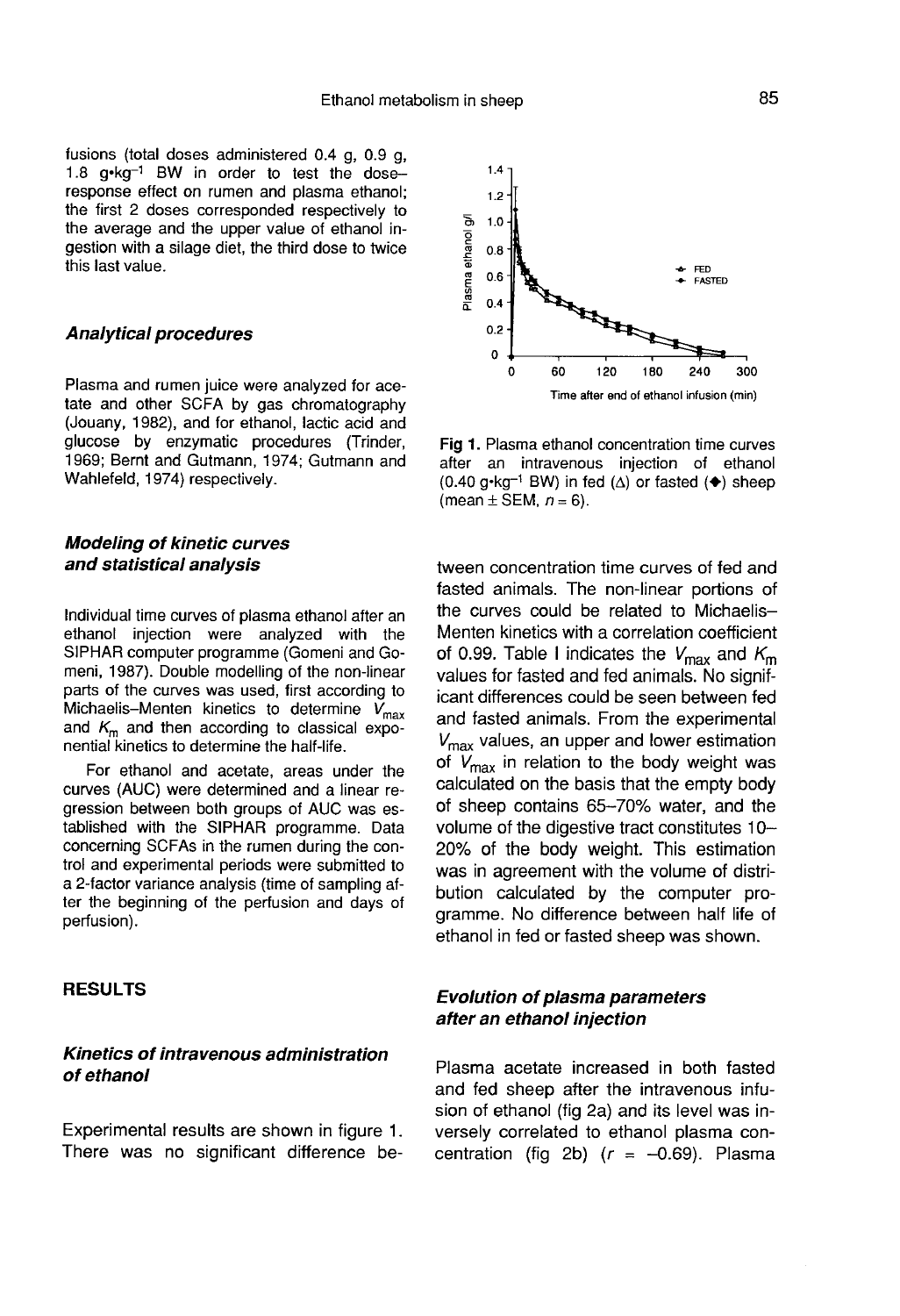|                                                                                                       | Fed sheep      | <b>Fasted sheep</b> |
|-------------------------------------------------------------------------------------------------------|----------------|---------------------|
| $K_m$ (mg•l <sup>-1</sup> ) (I: litre of body water)                                                  | $32.1 \pm 1.9$ | $31.9 \pm 2.4$      |
| $V_{\text{max}}$<br>(mg•h <sup>-1</sup> •l <sup>-1</sup> )                                            | $295 \pm 10$   | $292 \pm 15$        |
| $V_{\text{max}}$ estimated (mg · h <sup>-1</sup> · kg <sup>-1</sup> BW)<br>Upper limit<br>Lower limit | 186<br>153     | 184<br>152          |
| Half-life                                                                                             | $1.47 + 0.26$  | $1.48 \pm 0.19$     |

Table I. Kinetic parameters of ethanol metabolism in sheep after an intravenous ethanol infusion (0.40 a·ka<sup>-1</sup> BW).



Fig 2. Plasma acetate concentration time curves after an intravenous injection of ethanol (0.40 g-kg-1

lactate increased and glucose decreased slightly after the ethanol injection (fig 3).

### Intraruminal infusion of ethanol

# Rumen modifications

Figure 4a and 4b shows the mean daily variations of ethanol and SCFA concentrations in the rumen juice following a 4-h in-<br>traruminal infusion  $(0.1 \text{ g} \cdot \text{h}^{-1} \cdot \text{kg}^{-1}$  BW) of ve, cm<sup>2</sup>·h<sup>-1</sup>) (b).<br>tions in the rumen juice following a 4-h in-<br>traruminal infusion (0.1 g·h<sup>-1</sup>·kg<sup>-1</sup> BW) of<br>ethanol, repeated on 11 consecutive days. Concentrations of all SCAFs increased in the rumen during ethanol infusion, and for acetate during a 2-h period after the end of the infusion. These variations were highly significant ( $P < 0.001$ ). In comparison, nonsignificant variations were observed during the control period.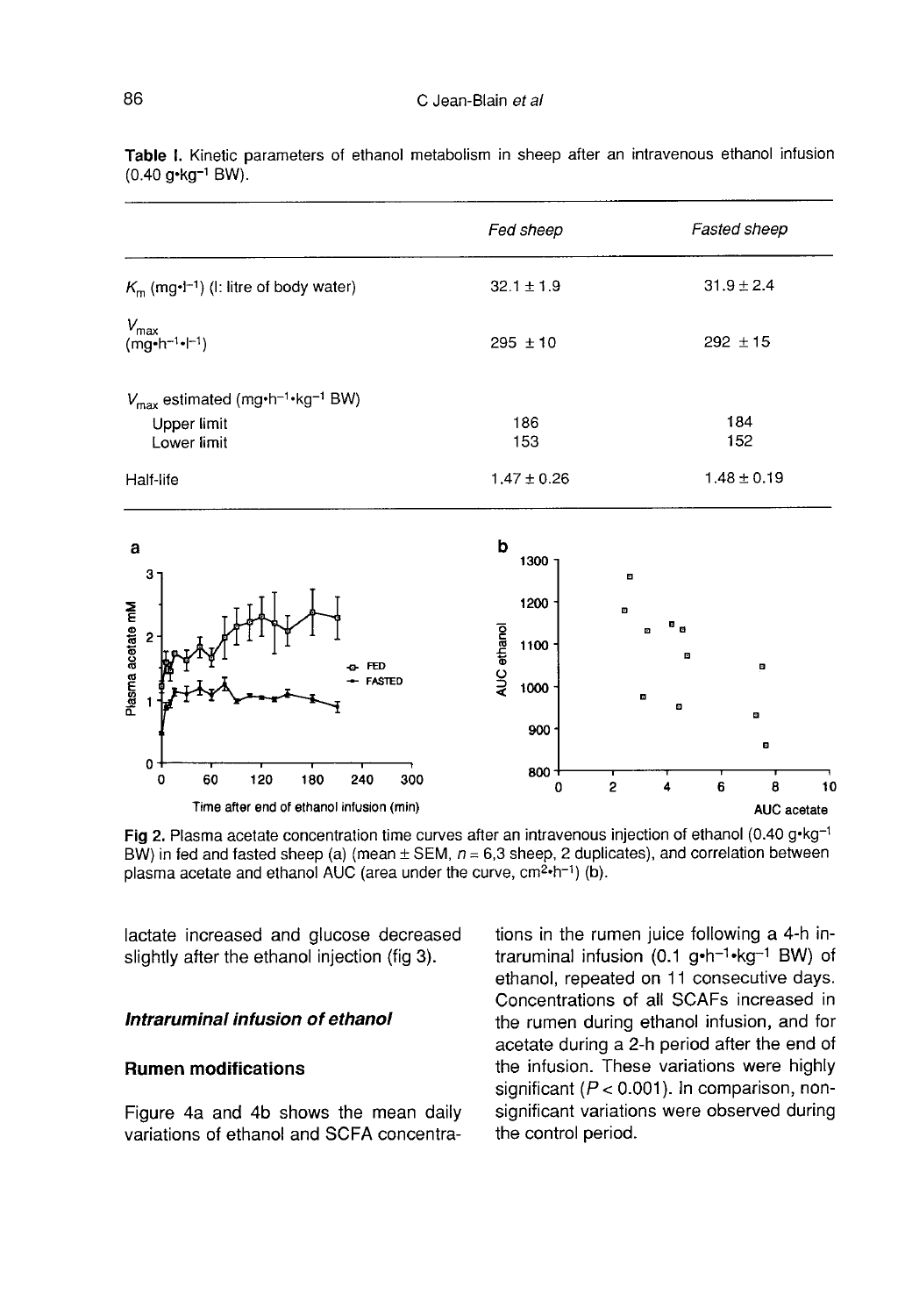

Time after end of ethanol infusion (min)

Fig 3. Plasma glucose and lactate concentration time curves after an intravenous injection of ethanol (0.40 g·kg<sup>-1</sup> BW) in fed and fasted sheep (mean  $\pm$  SEM,  $n = 6.3$  sheep, 2 duplicates).

Moreover, the average daily concentration of SCFAs during the experimental period was modified from the first to the 11 th day of experimentation (fig 5a, 5b).

All the SCFA concentrations increased with the exception of butyrate which decreased slightly  $(P < 0.001)$ . In the same manner, variations observed during the control period were not significant.

During this experiment ethanol was detected in plasma only at the 4th h of infubut the experiment discreted in plasma only<br>sion  $(0.07 \pm 0.02 \text{ g} \cdot \text{m}^{-1})$ 

# Dose-response effect of rumen infusion of ethanol

Results are presented in figure 6a and b. without priming dose was not long enough<br>without priming dose was not long enough The 4-h infusion (0.1 6a and b.<br>g•h<sup>-1</sup>•kg<sup>-1</sup>)<br>ing enough for a plateau to be reached; plasma ethanol levels observed with this dose remained for a plateau to be reached; plasma etha-<br>nol levels observed with this dose remained<br>very low  $(< 0.1$  g·l<sup>-1</sup>). A plateau was ap-<br>proximately reached with the second rate<br>of infusion (0.135 g·h<sup>-1</sup>·kg<sup>-1</sup> BW). The in-<br>fu proximately reached with the second rate<br>of infusion  $(0.135 \text{ }\alpha \cdot \text{h}^{-1} \cdot \text{ka}^{-1} \text{ }BW)$ . The infusion of the upper dose  $(0.27 \text{ g} \cdot \text{h}^{-1} \cdot \text{kg}^{-1})$ with a priming dose, led to ethanol accumulation in plasma and in rumen juice, indicating that microbial and tissue enzymatic systems utilizing ethanol were overloaded.



Fig 4. Rumen SCFA and ethanol concentration time curves during an intraruminal 4 h ethanol infusion  $(0.1 g \cdot h^{-1} \cdot kg^{-1}$  BW) administered over 11 consecutive days in a fed sheep (mean  $\pm$  SEM,  $n = 11$ ).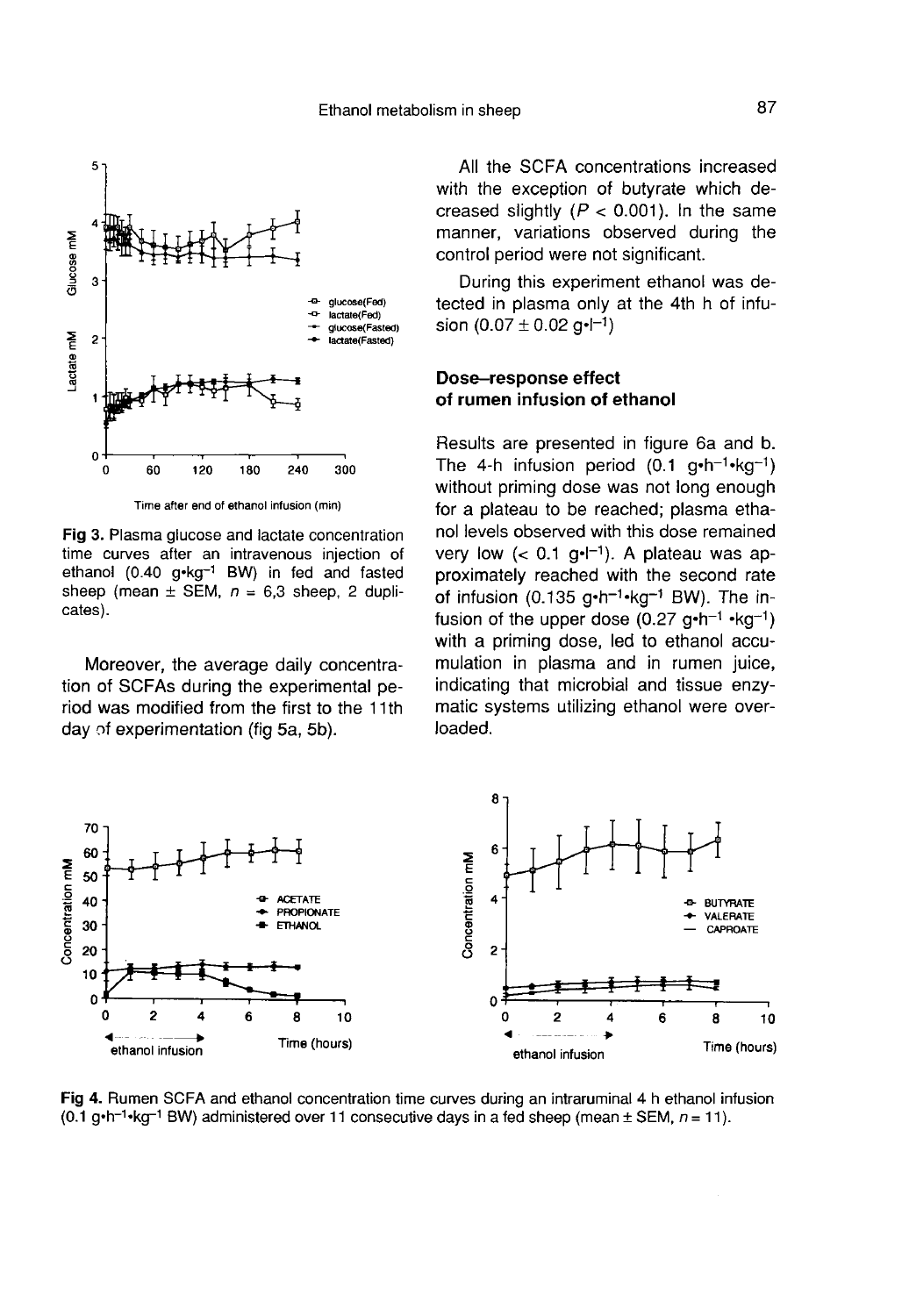C Jean-Blain et al



Fig 5. Effect of a 4-h intraruminal ethanol infusion (0.1  $q \cdot h^{-1} \cdot kq^{-1}$  BW), administered over a period of 11 consecutive days on SCFA concentration in the rumen (mean  $\pm$  SEM,  $n = 8$ ).



Fig 6. Concentration time curves after different intraruminal infusions of ethanol in a fed sheep: 1), 0.1 g-h<sup>-1</sup>-kg<sup>-1</sup> BW; 2), priming dose (0.18 g-kg<sup>-1</sup> BW) + infusion 0.135 g-h<sup>-1</sup>-kg<sup>-1</sup> BW; 3), priming dose (0.36  $q$ -kg<sup>-1</sup> BW) + infusion 0.270  $q$ -h<sup>-1</sup>-kg<sup>-1</sup> BW, in plasma (a) and rumen (b),  $(n = 1)$ .

#### **DISCUSSION**

The sheep can readily oxidize ethanol with its own endogenous alcohol dehydroge-<br>nase at a rate of  $\approx$  150-180 mg·kg<sup>-1</sup> BW. The sheep can readily oxidize ethanol with<br>its own endogenous alcohol dehydroge-<br>nase at a rate of  $\approx 150-180$  mg-kg<sup>-1</sup> BW.<br>Mean  $V_{\text{max}}$  and  $K_{\text{m}}$  are similar to those found in man by Wilkinson et al (1976) and Bruno et al (1983). They are slightly lower than those found by Makar and Mannering

(1970) in the rat and monkey. The plasma ethanol concentration corresponding to 95% of the  $V_{\text{max}}$  calculated from the Michaelis-Menten equation is  $\approx 0.6$  g.  $^{-1}$ . As with an uptake of ethanol corresponding to which are update of ethanol corresponding to<br>the highest value found in silages, plasma<br>ethanol concentration is  $\approx 0.3$  g·l<sup>-1</sup>, it can<br>be considered that, in practical conditions be considered that, in practical conditions, the endogenous alcohol deshydrogenase system is not saturated.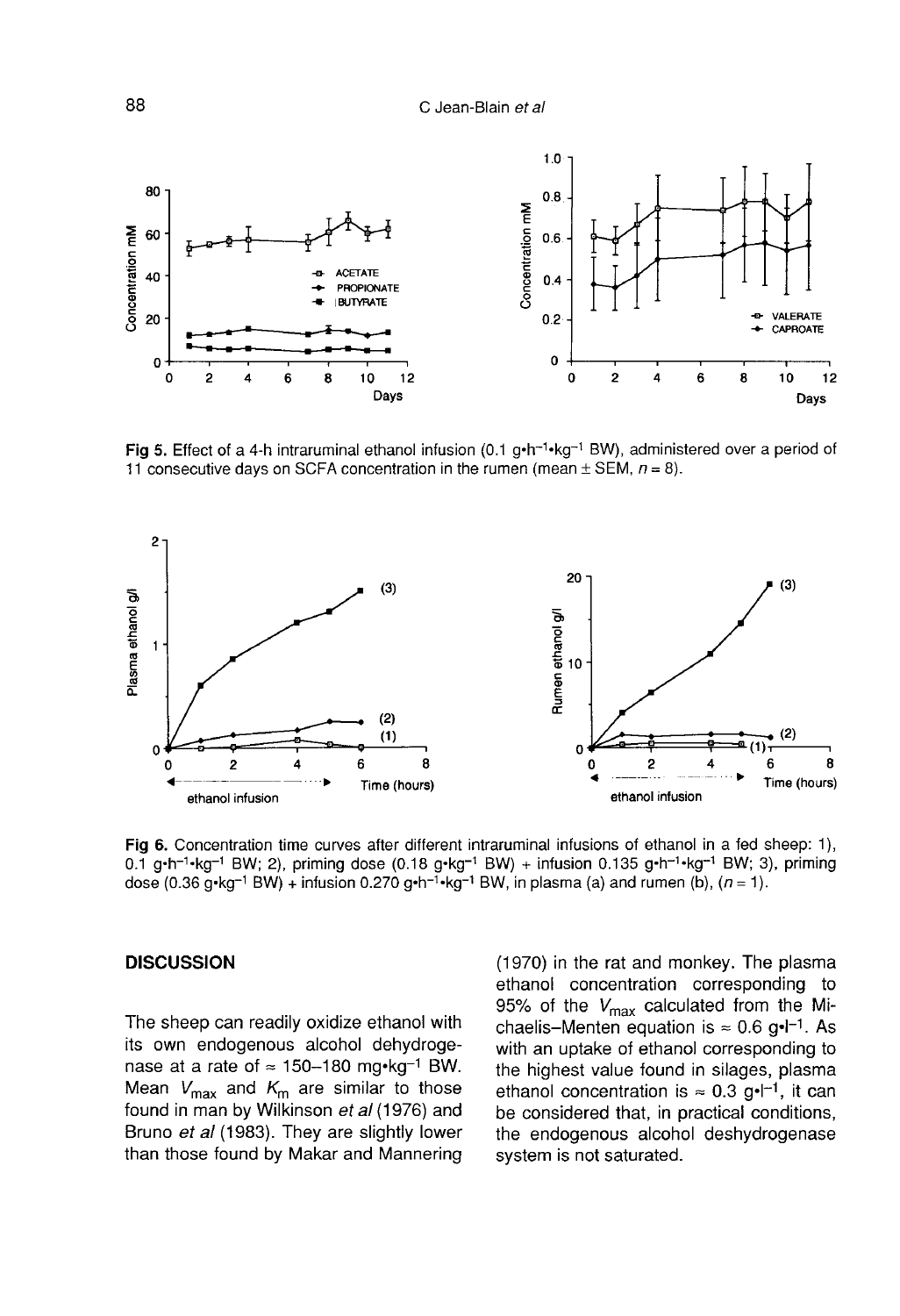The increase in acetate level in plasma after the intravenous administration of an ethanol dose confirms the conversion of ethanol into acetate. The release of acetate by the liver after ethanol administration is well documented in other species (Hawkins and Kalant, 1972). In ruminants, acetate issued from ethanol can increase the acetate pool produced by the microbial digestion of carbohydrates and can either be oxidized by peripheral tissues or utilized to synthesize body or milk fat (Pradhan and Hemken, 1970).

Effects of ethanol on glucose metabolism have been investigated in man and in laboratory animals. In most cases, the administration of an ethanol dose induces hyperglycemia in the post-absorptive state, and hypoglycemia in the fasted state, and gluconeogenic substrates such as lactate increase (Hawkins and Kalant, 1972). In sheep, only a slight increase in plasma lactate and a slight decrease in glucose was noted in the fed and in the fasted animals, but no hypoglycemia occurred. In ruminants fed only with hay, glucose utilized by tissues other than splanchnic tissues is totally produced by gluconeogenesis (Reynolds and Huntington, 1988). We can consider that gluconeogenesis is not affected by ethanol.

Modification of SCFA concentrations during and after ruminal infusion of ethanol indicates that a proportion of the ingested ethanol is metabolized by the rumen microflora. The most prominent modifications are the increase in acetate, valerate (C5) and caproate (C6) concentrations. These modifications have been noted in vitro in a previous study (Durix et al, 1991). The present in vivo assay confirms that the microflora can transform ethanol but that the effect is maximum only after an adaptation period. In non-adapted animals, rumen metabolism of ethanol is low. An important but rather difficult issue is the proportion of ethanol that is converted into SCFAs by ru-

men microflora in adapted animals. This question cannot be answered directly, but it is possible to make an upper evaluation using data from our previous in vitro work (Durix et al, 1991). In optimal conditions, the conversion of ethanol to acetate can increase SCFA production up to a maximum of 20%. During our *in vivo* assay, sheep<br>were continuously fed with hay (150 g-h<sup>-1</sup><br>DM, 0.55%). Total production of SCEA DM, 0.55%). Total production of SCFA from hay can be calculated from the data of Czerkawski (1986) who estimated that 7.5 mol SCFA are produced from 1 kg DM<br>digested: SCFA (mol) =  $DM_d$  (kg) x 7.5 and<br>then 0.55 x 0.15 x 7.5 and 0.63 mol-h-1 then 0.55 x 0.15 x 7.5 = 0.62 mol•h<sup>-1</sup>. Therefore, according to these data, the maximal rate of ethanol conversion in the rumen can be roughly estimated as 0.62 x  $0.2 = 0.124$  mol-h<sup>-1</sup> (5.7 g-h<sup>-1</sup>), as the largest proportion of ethanol is converted mole by mole into acetate by the microflora. This value is an upper limit obtained with ethanol concentrations in the rumen juice much higher than that observed in our in vivo assay. From a practical point of view, if the ethanol supply per h is under our *in vivo* assay. From a practical point of<br>view, if the ethanol supply per h is under<br>0.1 g-h<sup>-1</sup> kg<sup>-1</sup> BW, a substantial propor-<br>tion of this alcohol can be utilized by the tion of this alcohol can be utilized by the rumen microflora. Above this value, ethanol is necessarily oxidized by the tissue enzymatic system. Therefore, taking into account the concentrations of ethanol usually found in grass and maize silages, it can be considered that in normal conditions, both microbial and host systems for ethanol metabolization are far from being saturated. Subsequently deleterious effects of ethanol are unlikely to occur.

# REFERENCES

Bernt E, Gutmann I (1974) Ethanol: determination with alcohol dehydrogenase and NAD. In: Methods of Enzymatic Analysis (Bergmeyer HU, ed) Academic Press Inc, New York, 2nd edn, vol 3, 1499-1502